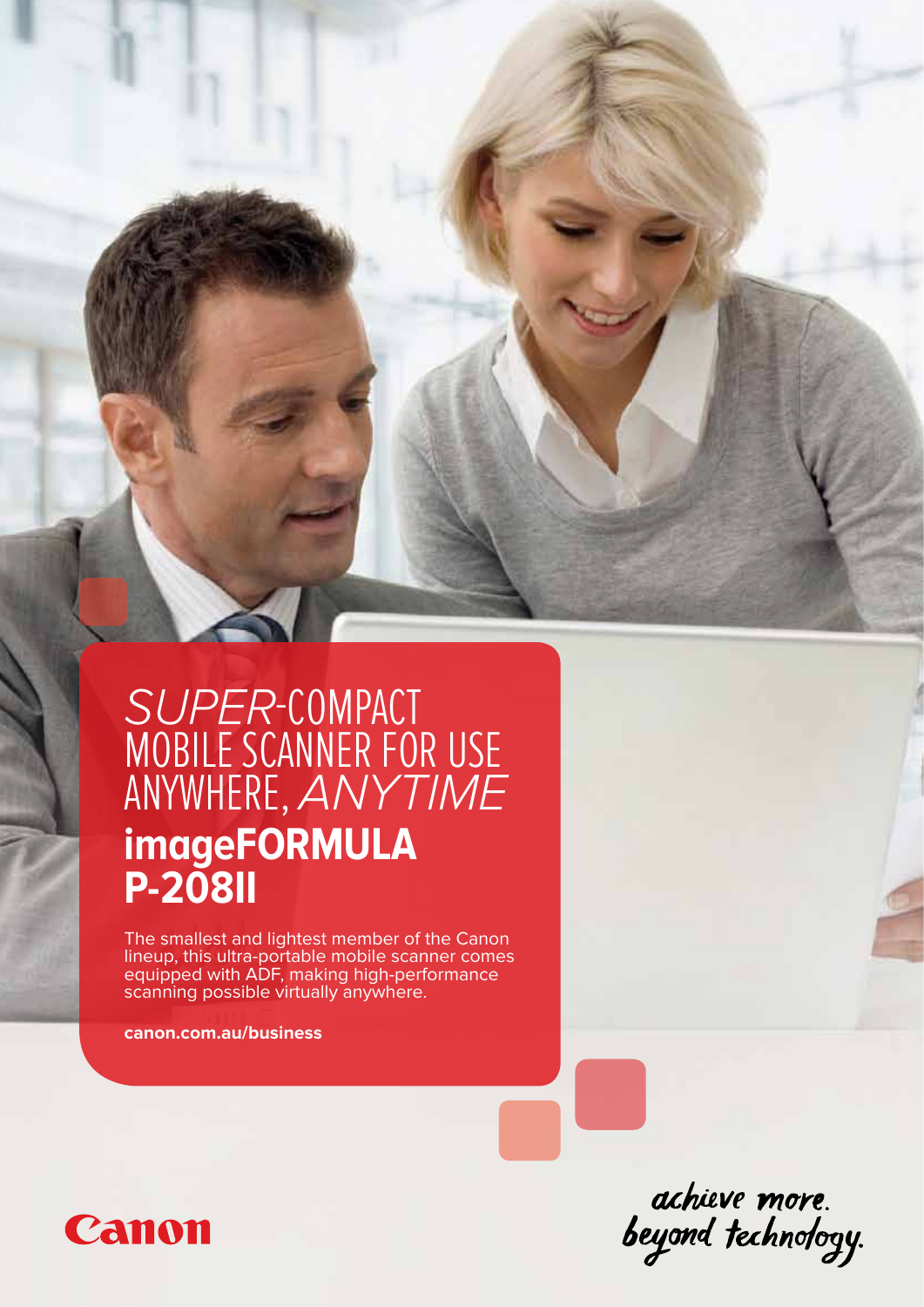# *TRUE MOBILE* SCANNING, WHENEVER AND WHEREVER YOU NEED IT

This scanner is not just for the office. Its lightweight, compact design makes it ideal for use in the home or anywhere you happen to find yourself. Though mobile, it allows one-pass duplex scanning and comes equipped with ADF. What's more, ease of use is enhanced by the new CaptureOnTouch, which makes for even more intuitive operation.

### **It offers a full range of functions in one compact package.**

#### **Outstandingly portable and ADF-equipped**

The P-208ll now comes equipped with ADF that can hold up to 10 documents. With its compact design, this lightweight scanner — weighing just 600g and measuring 312.5 x 55.5 x 40mm — is small enough to fit neatly into a bag for quick and easy use wherever you go.

#### **Plug & Scan**

There is no need to install any driver software or scanning application on your PC as the pre-installed scanning utility, CaptureOnTouch Lite, provides plug-and-scan capabilities. Simply opening the feed tray turns the scanner on and makes it ready to scan.



#### **High-Quality One-Pass Duplex Scanning**

|        | Simplex (ppm)         |        | Duplex (ipm)          |        |
|--------|-----------------------|--------|-----------------------|--------|
|        | <b>B/W, Grayscale</b> | Colour | <b>B/W, Grayscale</b> | Colour |
| 200dpi |                       |        | 16                    | 16     |
| 300dpi |                       |        | 16                    |        |





Canon

#### **USB Powering**

For enhanced portability, it now comes loaded with a USB bus power drive that makes scanning possible without an AC/DC adaptor. You can scan wherever and whenever the need arises using a single USB cable that packs away neatly when the job is done.

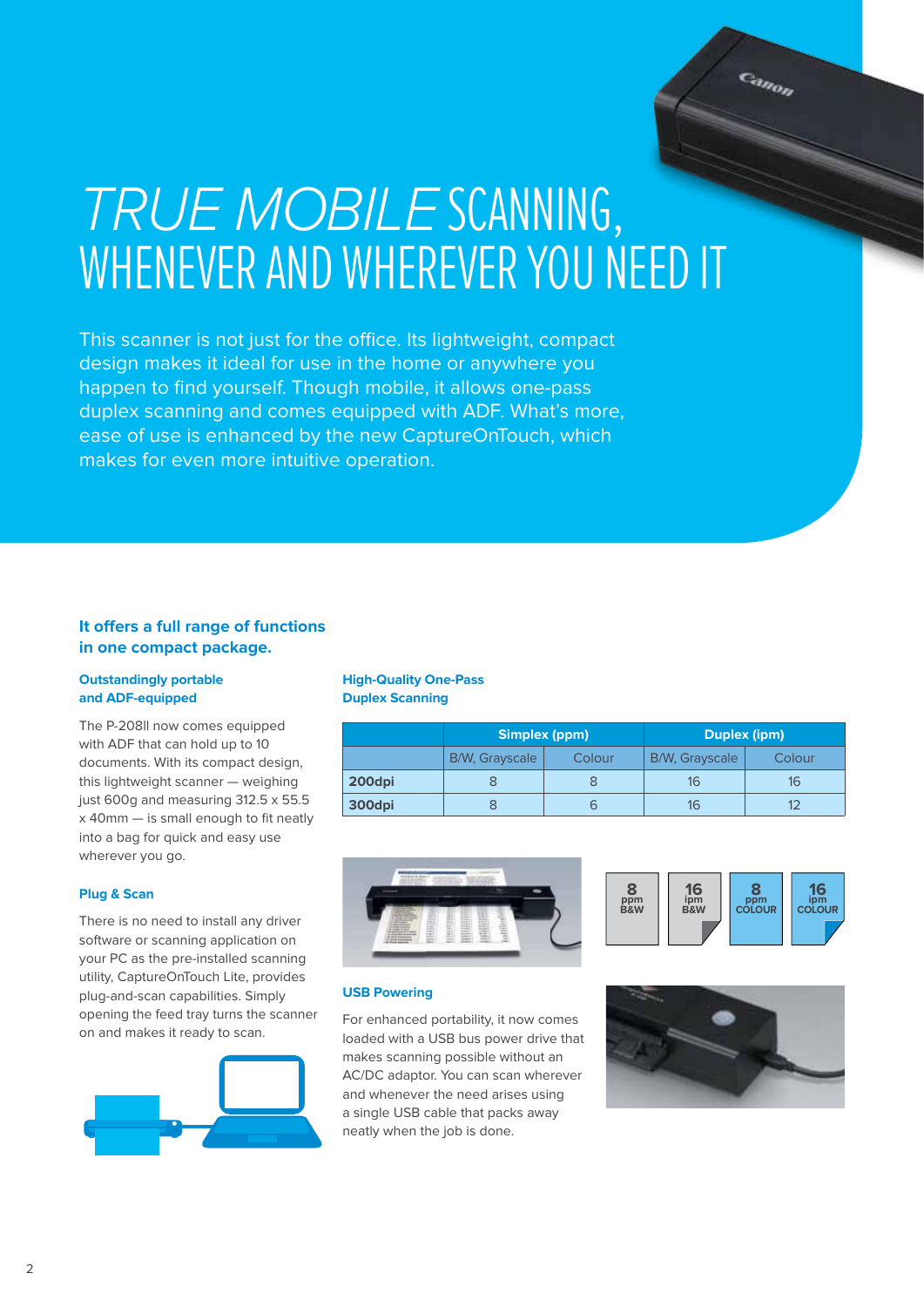### **Bundled Software**



### **CaptureOnTouch**

**Now more intuitive and more convenient**



The TOP screen is laid out panelstyle with large icons, allowing more intuitive operation. The items on the setup screen have also been scaled down to give a simple design. Two scanning methods are available to satisfy a variety of needs including adhoc and daily scanning. As well as "Standard Scanning" where scanning mode and output mode can be separately configured, there is "Scanning Shortcut" where the specific scanning mode and output method are preconfigured, allowing one-click operation. It's also possible to edit scanned images, eliminating the need to redo a scan if the scanned data differs from the image that you want to save. What's more, you can scan to up to three outputs concurrently.





As this is preinstalled, plug-and-scan is now available without having to install any driver software. Employing the same panel-style GUI as CaptureOnTouch, CaptureOnTouch Lite offers editing capability and intuitively understands what is required. What's more, the standard functions of CaptureOnTouch can be used in exactly the same way for a trouble-free scanning experience. Additional plug-ins can also be used to support various outputs.

#### **Enhanced Cloud Connectivity**

Connection to cloud-based services is now even more comprehensive. In addition to Evernote, SharePoint and Google Drive, scanning destinations have been expanded to include SugarSync, OneDrive and Dropbox.



#### **Variety of image processing options for precise and accurate reproduction**

#### **Full Auto Mode**

A Full Auto Mode is available with the colour mode, page size, resolution, and text orientation automatically determined based on the contents of the document. This mode allows you to scan documents that contain pages of varying type under conditions that best suit each type. The mode also includes the Skip Blank Page function for efficient scanning of only the necessary pages.

#### **Auto Colour Detection**

This function automatically determines which documents of a mixed batch should be saved in colour, grayscale or B&W, so it's no longer necessary to separate B&W and colour documents prior to scanning.

#### **Picture Mode**

Use the picture scanning mode to reproduce gradation in colour more accurately in scanned image.

#### **Skip Blank Page**



#### **Auto Size Detection**



**Deskew**



Skewed Images Deskewed Images